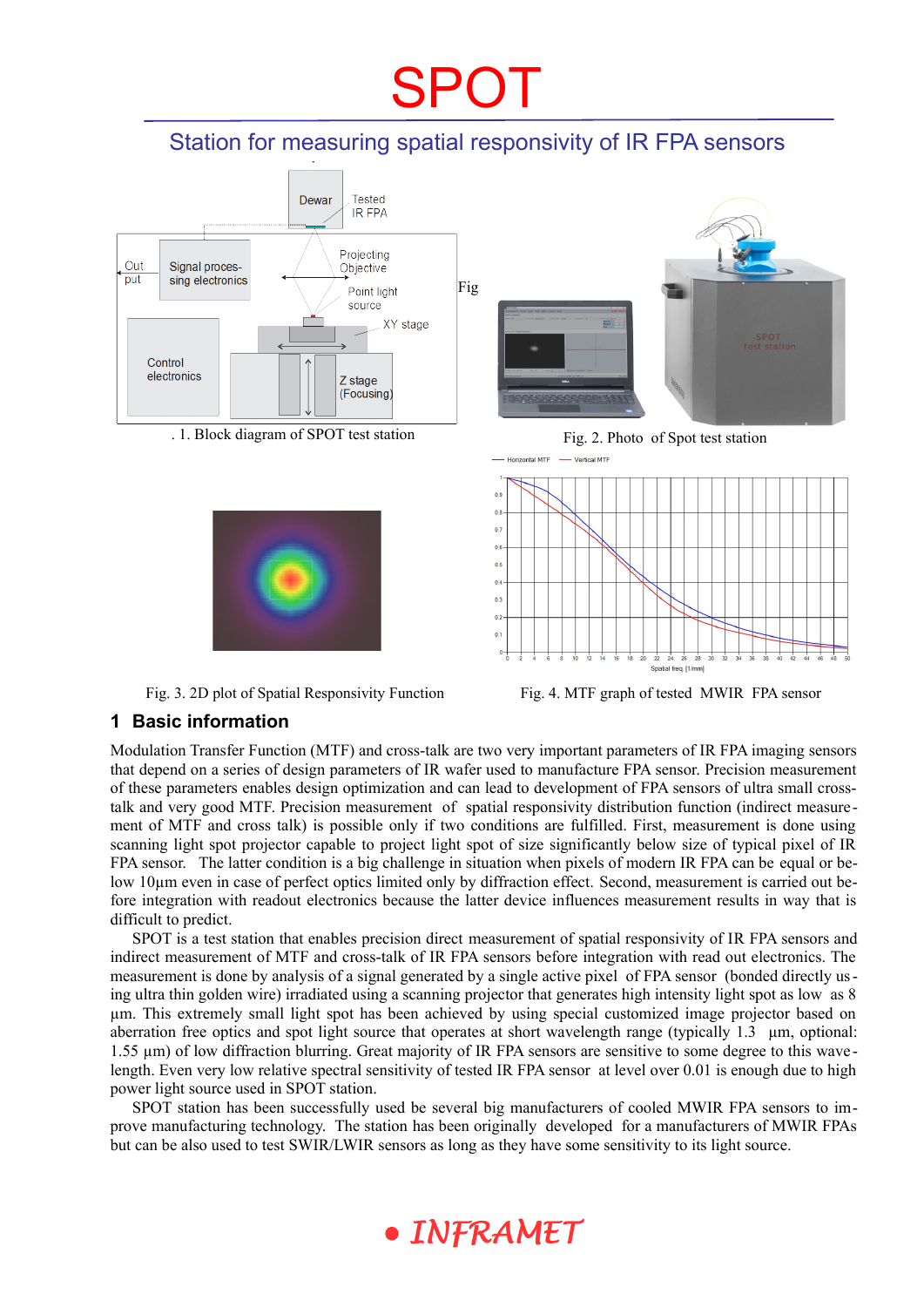## SPOT

### Station for measuring spatial responsivity of IR FPA sensors

#### **2 Features**

- Control of: a) 3D coordinates of light spot, b)light intensity,
- Measurement and deconvolution of output signal from the active pixel of tested FPA sensor,
- Measurement of Spatial Responsivity Function of IR FPA sensor,
- Calculation of MTF and crosstalk of tested IR FPA,
- Fully computerized system,
- Software can show optimal focusing.

#### **3 Blocks**

SPOT is built from three main modules:

- 1. SPOT base block
- 2. Laptop
- 3. Spot Control program

#### **4 Warnings**

SPOT is a potentially very valuable tool for RD projects on improvement on MWIR sensor technology. However, there are several warnings.

- 1. Relative spectral sensitivity of tested IR FPA sensor at 1.3um should be over 0.01. It occurs for great majority of MWIR IR FPA sensors are inherently sensitive to this wavelength even if having coating optimized only for MWIR band. The only known exception is IR FPA sensor having germanium filter that is totally not translucent at wavelengths below 1.8um.
- 2. It is preferable if customer could send sample discrete MWIR detector (or sample IFPA sensor) to Inframet to verify sensitivity at 1.3um and check cooperation of SPOT acquisition electronics with customer preamplifier/sensor.
- 3. Distance from input mechanical plane of dewar ( wall with window) to sensor plane should be below 10mm (option: higher value)
- 4. Specifications of window in dewar (material, dimensions, flatness, coating) must be approved by Inframet
- 5. Inframet prefers vertical configuration of dewar when sensor is at bottom of dewar.
- 6. Customer should deliver to Inframet technical drawings of dewar.

| Parameter                                           | Value                                                           |
|-----------------------------------------------------|-----------------------------------------------------------------|
| Sensor                                              |                                                                 |
| Tested sensors                                      | sensors having at least low sensitivity to light at 1.3 um (op- |
|                                                     | tion: at 1.5 um)-all SWIR senors, great majority of MWIR        |
|                                                     | sensor and some LWIR sensors                                    |
| Accessories                                         | Customer is responsible to deliver sensor in dewar and hav-     |
|                                                     | ing active pixel bonded to preamplifier                         |
|                                                     | preferable dewar having floor window                            |
| Pixel size of tested sensor                         | Typically $> 8$ um, Option $< 8$ um                             |
| Required responsivity at 1.3 um                     | $>0.01$ A/W                                                     |
|                                                     | (contact Inframet is responsivity below this level)             |
| Distance from input mechanical plane of dewar (wall | $\leq$ 10 (can be optionally increased)                         |
| with window) to sensor plane                        |                                                                 |
| Specifications window in dewar                      | must be approved by Inframet                                    |
| Dewar configuration                                 | preferable vertical (horizontal option)                         |
| Light spot projector                                |                                                                 |
| Max power of light spot                             | $2 \text{ mW}$                                                  |
| Light spot diameter                                 | $< 6$ um at 70% of light power                                  |
| Dynamic of regulation of light power                | At least 100 times                                              |
| Optics                                              | F1.5 diffraction limited                                        |
|                                                     |                                                                 |

#### **5 Technical specifications**